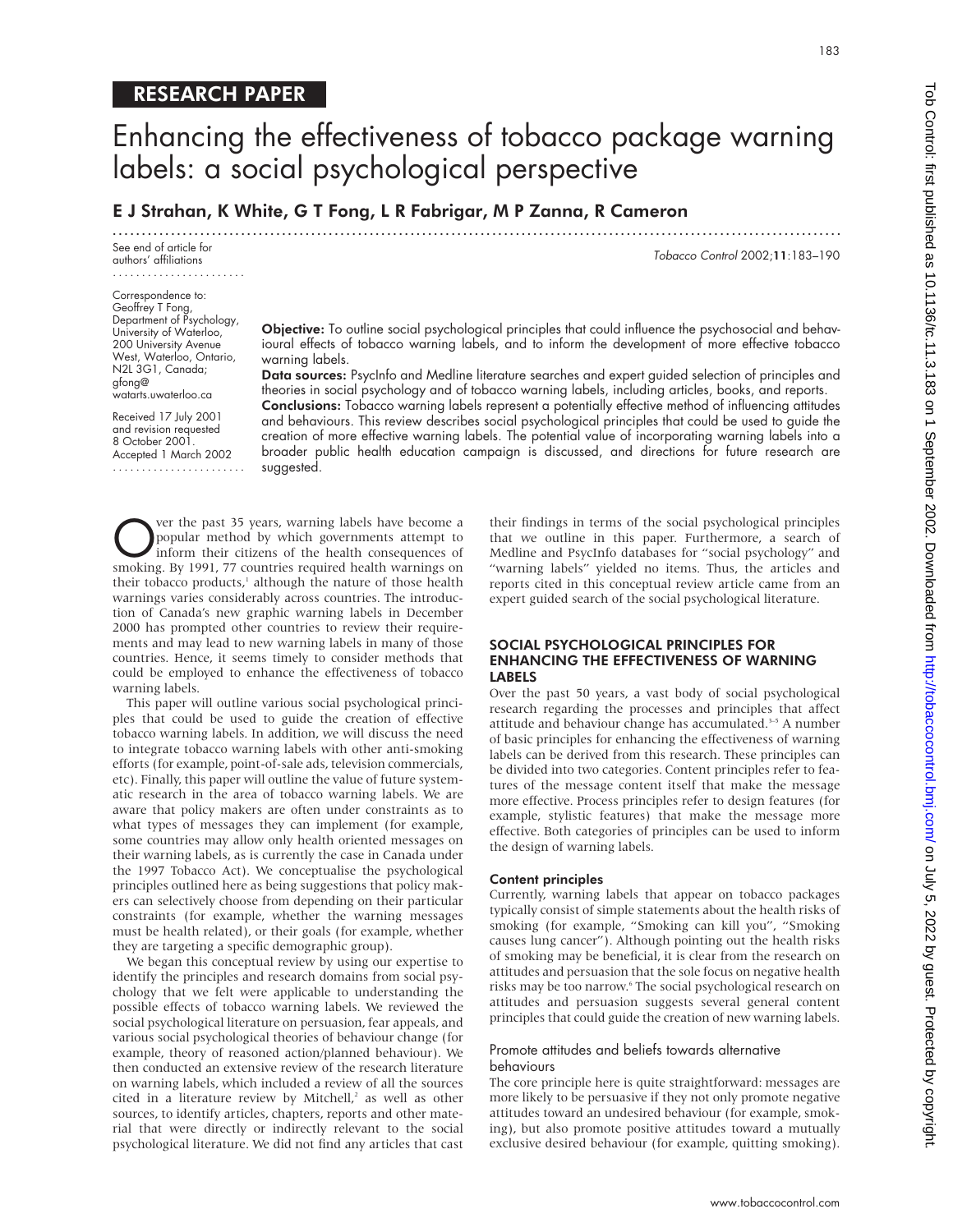Research indicates that a person's attitude toward smoking is not the exact opposite of his/her attitude toward quitting smoking.<sup>7</sup> For example, a smoker might have a negative attitude toward smoking and might believe it is unhealthy and dangerous to smoke, but if this person's attitude and beliefs about quitting smoking are even more negative, they will continue to smoke.

This research suggests that warning labels would be more effective if they created a strong positive attitude toward quitting, in addition to promoting a strong negative attitude towards continued smoking. Incorporating positive, factual messages about the benefits of quitting could represent a simple, but important, improvement. For example, some labels could stress the immediate health benefits of quitting. One of the inside messages introduced as part of the new Canadian warning labels states that "Quitting smoking reduces your chance of having a heart attack". Other labels could stress the financial benefits of quitting (for example, "If you smoke two packs a day, quitting will save you over \$3500 in the next year").\*

#### Utilise gain-framed messages

The importance of incorporating positive information into smoking labels is further supported by research on gainframed versus loss-framed messages.<sup>8</sup> 9 Health messages can focus on the negative consequences of continuing to engage in a health compromising behaviour (loss-framed messages) or they can focus on the positive consequences of refraining from a health compromising behaviour (gain-framed messages). Warning labels, as well as most anti-smoking campaigns, focus nearly exclusively on loss-framed messages.<sup>10 11</sup>

Past research suggests that whether loss or gain-framed messages are more effective depends on various factors, such as whether respondents are motivated to engage in effortful processing<sup>12</sup> and level of self-efficacy.<sup>13</sup> More recent evidence indicates that loss-framed messages appear to be successful in promoting behaviours related to early detection, such as clinical skin examinations,<sup>14</sup> mammography screening,<sup>15</sup> breast self examination,<sup>13</sup> and HIV testing.<sup>16</sup> In contrast, gain-framed messages have been found to influence prevention related behaviours such as sunscreen use,<sup>17</sup> preference for surgical procedures,<sup>18-21</sup> and engaging in regular physical exercise.<sup>22</sup> Because quitting smoking is a preventive health behaviour, these studies suggest that messages designed to encourage smokers to quit might be more effective if they were framed in terms of gains rather than losses.

One recent study directly addresses the effects of gainframed versus loss-framed messages in smoking. Schneider and colleagues<sup>11</sup> found that gain-framed health messages (for example, "Quitting smoking reduces your chances of premature death and illness") were more effective than the same messages rewritten so that they were loss-framed (for example, "Smoking increases your chances of premature death and illness") in changing smoking related beliefs, attitudes, and behaviours.

It should be noted that this research on framing cannot be used to conclude that gain-framed messages are effective and loss-framed messages are not. Rather, it suggests that gain-framed messages may be more effective in certain settings than loss-framed messages. A second qualifying comment is warranted here. The research on framing does not conclude that gain-framed messages are superior to lossframed messages when the gain-framed message covers a different topic than a loss-framed message. For example, it cannot predict that a gain-framed message such as "you'll experience greater self-esteem if you quit smoking" will be

.............................................................



Figure 1 Canadian package warning label that may invoke fear.

more effective than a loss-framed message such as "if you keep smoking, you will be many times more likely to get lung cancer" because of differences in content. What the research does suggest is that even health messages on warning labels, which are currently exclusively framed in terms of losses, might be more effective if some of the messages were reframed in terms of gains. In short, it may be effective to use multiple messages that focus on the both the benefits of quitting and the costs of smoking.

There is one class of loss-framed messages that is of particular relevance for warning labels. These are those that involve fear appeals. For about 50 years, researchers and practitioners alike have conducted research demonstrating the effectiveness of fear appeals in influencing health relevant attitudes and behaviour. $6^{23-26}$  Out of the literature on fear appeals has emerged some general conclusions about the conditions under which fear appeals are most likely to be effective. In a recent meta-analysis and literature review of the research on fear appeals, Witte and Allen<sup>26</sup> drew several conclusions, including two that are most relevant here: (1) fear appeals can be effective in increasing healthy behaviour and decreasing unhealthy behaviour; and (2) fear appeals are effective to the extent that they are accompanied by efficacy messages—that is, messages that provide information about how to avoid the threat that is highlighted by the fear appeal.

Thus, loss-framed messages used on warning labels are more likely to be effective if: (a) they are combined with gainframed messages (emphasising that quitting is possible and beneficial); and (b) they advise the reader how to quit, or where to get help. The new Canadian warning labels are consistent with these recommendations: the new warning labels consist of an outside message accompanied by a vivid photograph that may invoke fear (fig 1), and 16 rotated inside messages (fig 2), many of which provide a strong efficacy message—that is, information about actions one can take to avoid the health threat depicted on the outside label. Further research should clarify the ways in which combinations of both loss-framed and gain-framed messages influence smoking attitudes, beliefs, and behaviours.

#### Emphasise subjective norms

Subjective norms and social approval have a strong influence on health behaviour. We are more likely to perform a behaviour if we believe that the behaviour is valued or expected within our reference group. We tend to accommodate the expectations of important people in our lives.<sup>27</sup> This principle implies that smokers who are contemplating quitting may find the impulse to quit counteracted by perceptions that smoking is the norm within their reference group.

There is evidence that subjective norms predict intentions to perform health behaviours.<sup>28-32</sup> For example, Finlay and colleagues<sup>30</sup> found that subjective norms predicted behavioural intentions across a wide range of health behaviours, such as avoiding risky sexual behaviour, paying attention to health related advice, and taking medication as prescribed. Most importantly, subjective norms have been found to predict smoking intentions and behaviour.<sup>33</sup> <sup>34</sup>

<sup>\*</sup> Calculation based on cigarette packages costing \$5.00.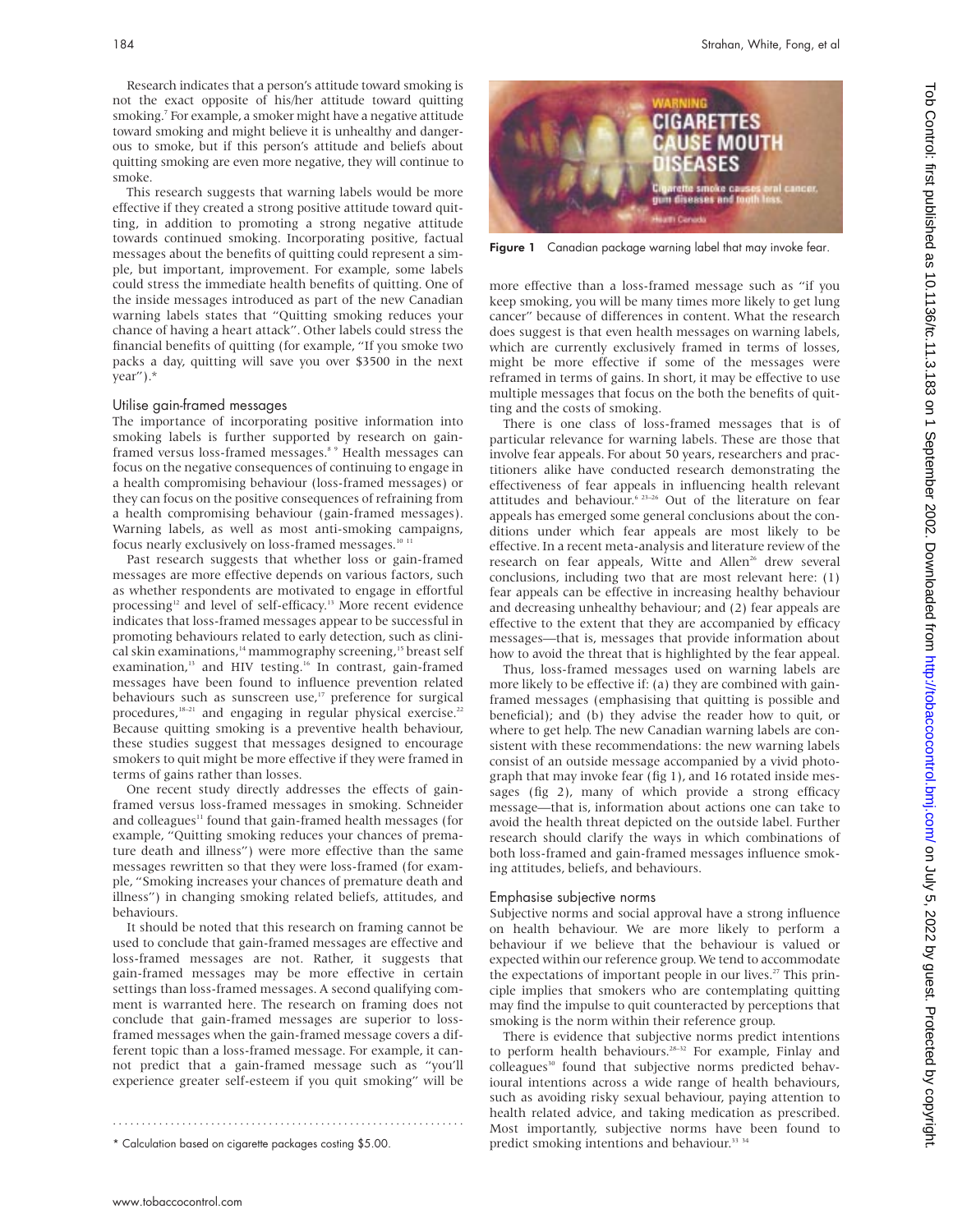| You CAN quit smoking!<br>Tobacco products are<br>highly addictive                                                                                                                                                                                                        |                                                                                                       | Vous POUVEZ arrêter de fumer!                                                                                                                                                                                                        |
|--------------------------------------------------------------------------------------------------------------------------------------------------------------------------------------------------------------------------------------------------------------------------|-------------------------------------------------------------------------------------------------------|--------------------------------------------------------------------------------------------------------------------------------------------------------------------------------------------------------------------------------------|
|                                                                                                                                                                                                                                                                          |                                                                                                       | Le tabac crée une très<br>forte dépendance                                                                                                                                                                                           |
| -Set a definite quit date. You need<br>to know what day will be your<br>first as a non-smoker.<br>lake it one day at a time. Yrake<br>up and say to yourself "I choose<br>not to smoke today.<br>-Keep yourself active and busy.<br>ity this coping strategy -- remember | - Fixez-vous une date précise.<br>Sachez à l'avance quelle sera votre<br>première journée sans tabac. |                                                                                                                                                                                                                                      |
|                                                                                                                                                                                                                                                                          | -Allez-y au jour le jour. À chaque<br>rdveil, dites-vous : « Aujourd'hui,<br>je ne fume pas «         |                                                                                                                                                                                                                                      |
|                                                                                                                                                                                                                                                                          | · Occupez-vous, demeurez actif.                                                                       |                                                                                                                                                                                                                                      |
| the 4D's - Delay amoking for ten-<br>minutes, take a Deep breath or two.<br>Drink water and Do something else<br>- distract yourself.                                                                                                                                    |                                                                                                       | Voici quatre moyens de combattre<br>l'anvie de fumer : attendez 10 minutes.<br>respirez profondément, buvez de l'eau<br>et changez-vous les idées.                                                                                   |
| For more information on tobacco, its health<br>effects and ways to overcome a tobacco addic-<br>tion, talk to a declar, norse or pharmackit or visit.<br>www.infotobacea.com                                                                                             |                                                                                                       | Pour plus d'information sur la tabau et ses effets<br>sur la santé ou sur les méthodes pour vaincre la<br>dépendance se tabie, conquitar un méderin,<br>untel infirmier live), untel plusmaaientisel au le<br>site www.infotabac.com |
| Health Canada                                                                                                                                                                                                                                                            |                                                                                                       | Santé Canada                                                                                                                                                                                                                         |

Figure 2 Canadian package warning label with strong efficacy message.

The research on subjective norms suggests that warning labels might be more effective if they conveyed credible messages indicating that significant referent groups (for example, children, friends, physicians) were strongly in support of cessation. Polling data could be used to provide support for subjective norm based appeals. For instance, one could determine the percentage of family members and friends that want their loved ones to quit smoking and then incorporate this information into a message (for example, "85% of family members surveyed want their loved ones to quit smoking").

In a related vein, labels might be more effective if they highlighted the negative social consequences of smoking (for example, "Smoking causes bad breath and yellow teeth"). van der Plight and de Vries<sup>35</sup> found that both smokers and non-smokers believed that smoking is bad for one's health, but only smokers believed that smoking helps people relax and, most pertinent here, that smoking fosters social interaction. Labels could present the negative social consequences of smoking to counteract smokers' perceptions that smoking facilitates social interactions.

This point might be most relevant in considering the impact of current warning labels on adolescents. The narrow focus on the health risks associated with smoking may not be optimally effective with adolescents. Adolescents are less likely than adults to value their health, and as a result, the messages may seem irrelevant to them. Furthermore, research has highlighted the role that social and self presentational reasons play in adolescent smoking.<sup>36 37</sup> Therefore, warning labels that focus on the negative social consequences of smoking may be more effective among adolescents than those that focus on the negative health consequences.

#### Focus on relevant attitudes of the target group

Different messages are relevant to different segments of the population (for example, those who smoke *v* those at risk of initiating smoking; adolescents *v* adults). Recent research indicates a person's three most important smoking related beliefs are better predictors of smoking behaviour than a composite of one's general smoking beliefs.<sup>38</sup> Research that identifies important beliefs and values relevant to smoking and quitting held by target groups would, as social marketing principles suggest, be a valuable first step in designing messages of greater impact.

The social psychological literature points out that it is important not only to identify which attitudes and beliefs are important for a given group, but also the underlying reasons for those attitudes and beliefs.<sup>38</sup> Research in this area focuses on the important question: what are the underlying functions for holding particular attitudes? Attitudes fulfil various functions, and understanding the function of the attitude provides insight into the types of messages likely to have impact. $3940$ 



Figure 3 Canadian package warning label directed at young males.

The concept of attitude function has been studied in relation to attitudes towards victims of AIDS,<sup>41</sup> attitudes towards homosexuals,<sup>42</sup> attitudes towards automobiles,<sup>43</sup> <sup>44</sup> and attitudes towards advertising of consumer products.<sup>45-52</sup>

As applied to smoking, this suggests that it is not only useful to know that the target group has positive attitudes towards smoking, but also to be aware of why that group has positive attitudes towards smoking. An adolescent may hold positive attitudes towards smoking because she wishes to fit in with her peers, to keep her body weight low, or because she enjoys the physiological effects of smoking. Knowledge of a particular group's attitude functions can be beneficial in the creation of appropriate and effective smoking labels. For example, it might be effective to create different labels for different brands, in much the same way as tobacco companies create different brand images for different brands (for example, placing a warning label about the dangers of impotence on the package of a brand that is marketed to young males (fig 3)). This suggestion is similar in ways to the process of market segmentation that is prevalent in any marketing endeavour. This segmentation process may be profitably guided by applying the findings in the social psychological literature to warning labels (for example, in the application of fear appeals $53$ ). Finally, it seems likely that rotating multiple warning label messages that address these different attitude functions will be an effective strategy.

# Increase perceived self efficacy

People are more likely to attempt to change their behaviour (for example, quit smoking) if they believe they can succeed—that is, if they have a high level of self efficacy<sup>54</sup> or perceived behavioural control.<sup>29 55</sup> Those with higher levels of self efficacy are more likely to alter successfully a wide range of health behaviours, including AIDS risk behaviours,<sup>51</sup> exercise maintenance and relapse,<sup>57-59</sup> alcohol consumption,<sup>60 61</sup> and dietary intake.<sup>62</sup>

Smokers who are high in self efficacy have a greater chance of entering treatment to quit smoking and have a greater chance of success than those who are low in self efficacy.<sup>63</sup> Bandura<sup>64</sup> has described several strategies for enhancing self efficacy. The effectiveness of warning labels may be considerably enhanced by reinforcing people's beliefs that they are capable of quitting smoking. Labels could provide some general statements about quitting efficacy (for example, "You can quit smoking and reduce your risk of lung cancer") or specific information about the process of quitting that would be encouraging (for example, "Smokers who quit tended to try a number of times before they succeeded, so keep trying!"). These kinds of messages would also serve to enhance outcome efficacy (or behavioural beliefs, in the theory of planned behaviour<sup>55</sup>).

Another promising avenue for enhancing self efficacy is to provide information about quitting. The importance of providing specific information about quitting is also highlighted by the classic literature on fear appeals in social psychology. As mentioned earlier, this research suggests that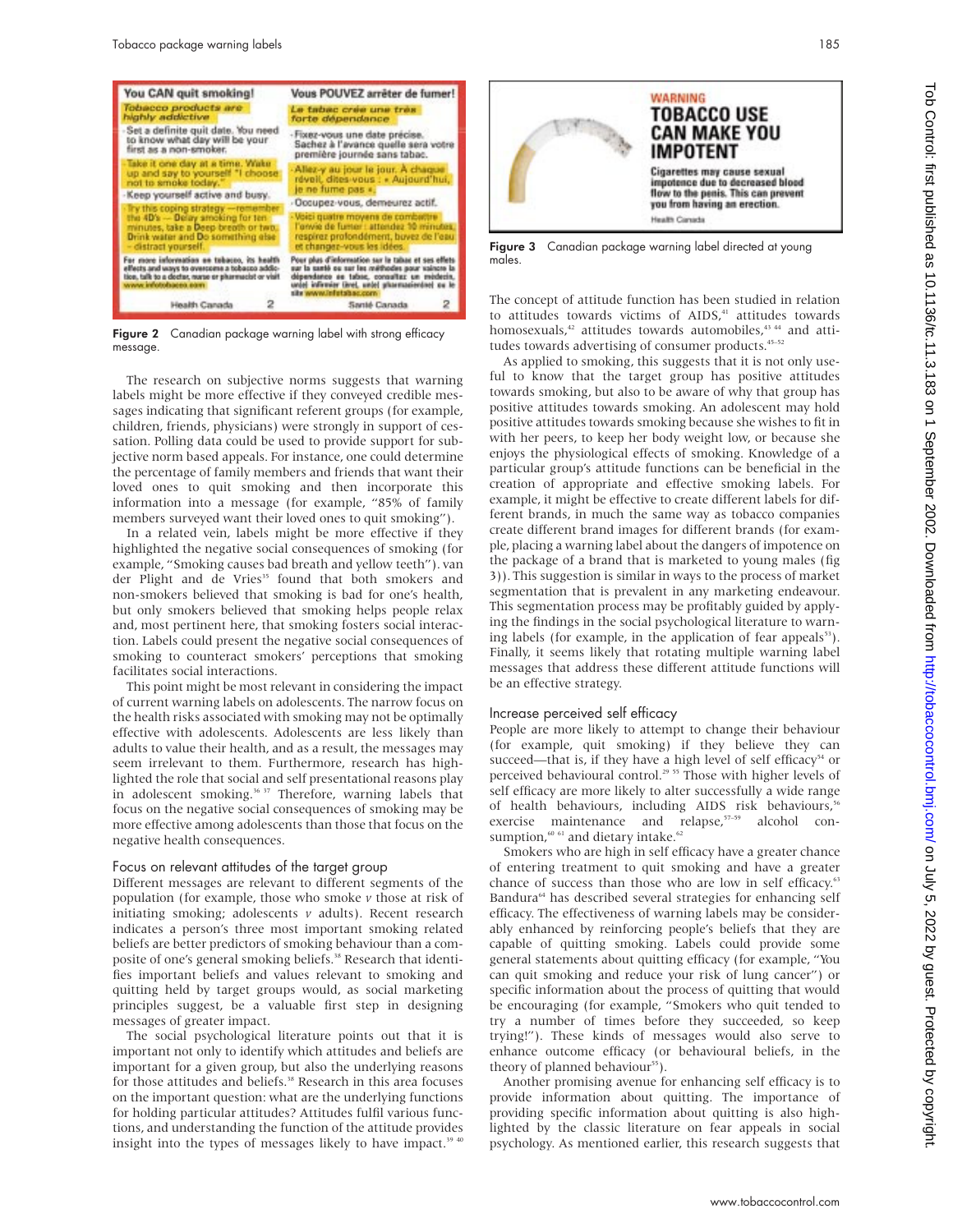

Figure 4 Canadian package warning label warning parents about their own smoking behaviour.

messages stressing the negative health consequences of smoking create fear among smokers, and that such messages may be more effective when presented in tandem with recommendations for how the negative consequences can be avoided.<sup>6 26</sup> Thus, labels that provide information about quitting could enhance the effectiveness of not only the current set of warning labels that focus exclusively on negative health consequences, but also future warning labels that would focus on enhancing people's efficacy to quit. For example, the new Canadian warning labels include quit tips, efficacy messages, and a website for obtaining additional information about methods of quitting.

# Additional content principles

One other factor that appears to be important is whether or not the anti-smoking label encourages interpersonal communication. For example, one recent study found that discussing a smoking campaign with someone else was predictive of positive behavioural outcomes among smokers.<sup>65</sup> Smoking labels might profitably encourage people to talk to others about smoking. A second additional factor that is important is the ability to induce cognitive dissonance. Cognitive dissonance is an unpleasant state that is aroused when an individual has an attitude that is discrepant to a behaviour or to a new piece of information.<sup>66</sup> For example, an anti-smoking label that makes salient to smokers that their beliefs (for example, smoking is bad for your health) and their behaviours (for example, smoking two packs of cigarettes a day) are contradictory may be an effective means of reducing smoking. Research has found that a hypocrisy manipulation which makes people aware of their dissonant beliefs can be an effective means of changing health related behaviours.<sup>67</sup> This research suggests that warning labels could be designed to serve as a hypocrisy manipulation. For example, if smokers believe that children should not smoke and they have told their own children not to smoke, warning labels could remind smokers that their own smoking behaviour is a major cause of their own children's smoking (fig 4). This should make parents feel guilty about smoking and could ultimately lead to a decrease in smoking behaviour. In addition, labels that ask people to commit to quitting may create the need to be consistent with that commitment and may encourage quitting.<sup>68</sup>

#### Process principles

Whereas content principles are concerned with how the content of the labels might be changed to improve their effectiveness, process principles are concerned with the manner in which a message is presented. In many countries, the warning label is presented in a visually indistinct way. There are several ways that the presentation could be enhanced to make warning labels more effective.

One set of relevant process principles can be derived from a social psychological theory known as the elaboration likelihood model.<sup>5</sup> A similar theoretical framework, the heuristicsystematic model, has been formulated by Chaiken<sup>69</sup> 70 and has

also been applied to understanding the cognitive and social psychological principles underlying the effects of warning labels.<sup>7</sup>

According to the elaboration likelihood model, people are sometimes persuaded as a result of thinking very carefully about the content of a message and on other occasions by considering factors that have little to do with the content of a message. When a person is both motivated and able to think carefully about a message, that person engages in extensive elaboration of the message. This process involves carefully scrutinising the merits of the arguments. Thus, a person may assess the validity of the arguments in light of what they already know, form inferences that go beyond the information presented, and perhaps even seek out additional information. When persuasion occurs as a result of extensive elaboration of a message, they are taking the so called central route to persuasion, and the persuasiveness of the message will depend on the strength of the arguments.

On other occasions, people may lack the motivation (for example, they may not see the topic as personally relevant) and/or ability (for example, they may lack sufficient knowledge about the topic or may have distractions in their environment) to elaborate carefully on a message. In such cases, they will not consider the strength of the arguments, but instead look for simple characteristics of the message or the context in which it is encountered to provide them with a basis for determining whether they should accept the message. For example, they may use the attractiveness or credibility of the persuader as a basis for deciding to accept the message. In so doing, they are taking the peripheral route to persuasion, and the persuasiveness of the message will depend not on message content, but on other features of the message, or the message context—and such non-central features can be just as persuasive.

People are exposed to warning labels under many different circumstances, some of which favour elaboration, and some of which do not. Hence, it would be wise to build features into warning labels that influence people under a wide variety of different levels of elaboration.

Colour is one way to capitalise on process principles. For instance, consider the impact of presenting warning labels in bright orange print. Orange is associated with warning and danger signs: under conditions of low elaboration, orange in labels may convey a "warning" message, independent of content, because of this sort of association. Under conditions in which people are able to examine the content of the label, but perhaps are only moderately motivated to do so, the bright colour may attract attention, and prompt them to consider the message content. Finally, with those motivated to read the message carefully, the association of orange with danger might evoke feelings congruent with the message content and thus increase message acceptability and impact.

Iconic symbolic images may also be useful for conveying persuasive messages. If a widely recognised athlete, who symbolises health and vigour, appeared on tobacco package warning labels, endorsing the anti-smoking message, this might increase the impact of the message in several ways. Under conditions of low elaboration, the image would be a peripheral cue signalling the health message independent of content. People would understand and accept the message because they like and trust the iconic figure. Under conditions of moderate elaboration, people might be more willing to read and reflect upon what this popular spokesperson has to say. Under conditions of high elaboration, positive feelings toward the spokesperson could enhance the likelihood that people would agree with the message.

Overexposure, or wear-out, is a major problem for any message that is presented many times over a period of time. When people receive a message multiple times, the message's effectiveness tends to increase over the first few exposures, but then begins to diminish over time.<sup>72</sup> A survey conducted in the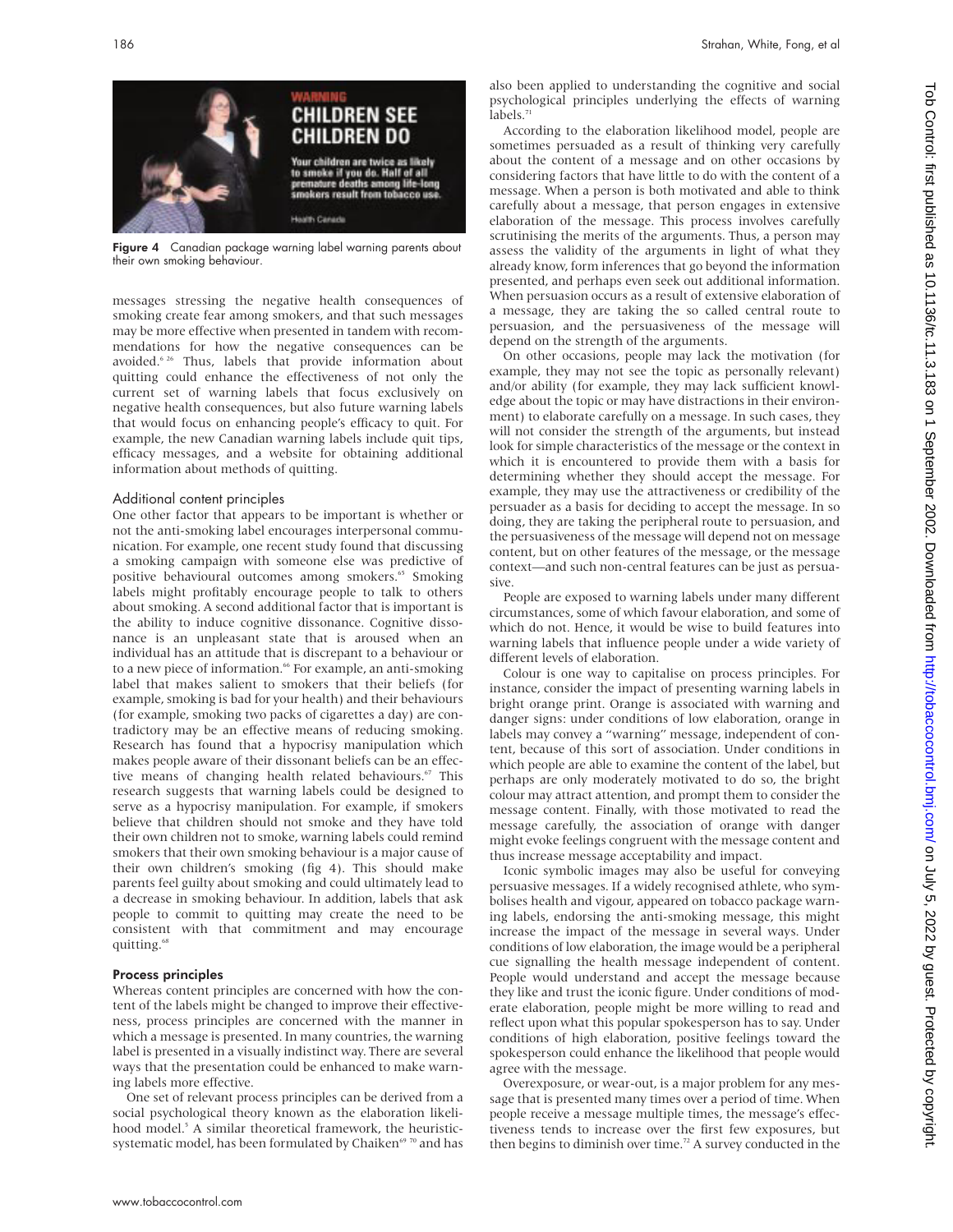summer of 1999 revealed that among over 2000 Canadian adults and 746 Canadian youth aged 12–18 years, 65% of adult smokers and 74% of youth smokers agreed that the warning labels that were introduced in 1994 were "worn-out and had lost their effectiveness".<sup>73</sup> Other studies found that individuals exposed to newly designed warnings were significantly more likely to remember the concept of the warnings than individuals exposed to old mandated warnings.<sup>74 75</sup> Our review of the research on gain and loss-framed messages and on the functions of attitudes suggests that a variety of anti-smoking messages would be effective, and such a strategy would also address this overexposure problem.

Advertising campaigns have developed strategies to counteract the overexposure problem. These include changing ads and commercials by employing different variations of the same theme, promoting the products via different spokespersons, or even following people as they progress through a series of decisions or judgments involving the product. Policy makers have suggested that rotating smoking label messages may counteract the overexposure problem.<sup>76</sup> Designing warning labels in various appropriate colours and broadening the content of the messages may help to counteract overexposure. Any method that reduces overexposure increases the likelihood that people will read the warning labels, and attracting people's attention is the first step in the influence process.

## INCORPORATING WARNING LABELS INTO A BROADER ANTI-SMOKING CAMPAIGN

There are limits to what warning labels can be expected to accomplish in isolation. Warning labels are very brief messages, considerably shorter than the typical persuasive communication, and thus there are limitations to the amount of information that they can convey. Furthermore, policy constraints limit the type of information that can appear on smoking warning labels.

Warning labels might be considerably more effective if references were made to the labels as part of a broader, coordinated anti-smoking campaign. This more extensive anti-smoking campaign would not be subject to the policy constraints that the warning labels are subject to, and would thus be better positioned to employ the social psychological principles outlined above.

A multimedia campaign using many avenues for communication has the potential to persuade people using both elaborated and unelaborated channels of communication. For instance, catchy, colourful posters and labels could be used to persuade via the peripheral route, whereas more informative print ads and television commercials could be used to persuade people via the central route. Thus, people at all levels of elaboration could be reached if such an anti-smoking campaign was employed.

Furthermore, warning labels on cigarette packages could serve as retrieval cues to remind people of, or reinforce, more elaborate anti-smoking messages that they would be receiving from other sources.<sup>77</sup> Warning labels would be more effective if they were specifically designed to remind people of antismoking themes they had been exposed to via mass media (for example, television commercials, magazine ads, billboards, etc), point-of-sale displays, and school based programmes. It has been suggested that health campaigns work better when they use multiple media (for example, print, radio, and television) and when a common message is repeated.<sup>78</sup> If warning labels were coordinated with broader, more extensive campaigns, they would likely have a greater impact on the public. Such broader anti-smoking campaigns, because of the greater space or time available, could also take fuller advantage of the principles of influencing alternative behaviours to smoking, utilising gain-framed messages, emphasising subjective norms, focusing on the relevant attitudes and attitude functions of the target group, and enhancing self efficacy.

As new social psychological principles are identified, these might also be incorporated into broader anti-smoking campaigns. For example, Cialdini has recently formulated a persuasive technique to encourage people to resist an argument that is deceptive or duplicitous.<sup>79</sup> In his research, Cialdini finds that a persuasive counter-argument that uses aspects of the original advertisement and then counter-argues against it, with an element of ridicule, is most effective. Cialdini has dubbed this technique as the "poison parasite" because it contains two elements, one poisonous (the counter argument) and one parasitic (the mnemonic link to the original argument). An excellent example of this are the "Joe Chemo" ads which directly ridicule and counter-argue the "Joe Camel" ads.† Although such techniques would admittedly be very difficult to incorporate directly onto tobacco packaging, they could be used as part of a ongoing multimedia anti-smoking campaign—cues of which could be contained within a warning label.

# RESEARCH TO GUIDE LABEL DEVELOPMENT

In this paper we have outlined some basic principles from social psychology that could enhance the effectiveness of tobacco warning labels (see fig 5 for a summary of these principles). In some cases, we have offered ways that these specific principles could be operationalised. However, it is clear to us that regardless of the apparent applicability of these social psychological principles, there must be a plan for testing the actual effectiveness of these principles, and for that matter, any other principles that may be relevant in creating a more effective tobacco warning label campaign. We agree with other reviewers of the current research on tobacco warning labels that to be effective, warnings must be continuously developed, tested, targeted, monitored, and revised over time.<sup>80</sup>

To date, research on tobacco warning labels has been somewhat limited (see review by Mitchell<sup>2</sup>). There have been studies assessing awareness or recall of existing warning labels,<sup>81</sup> believability of messages, $82$  and subjective impressions of the effectiveness of existing, new, or proposed warning labels.<sup>83</sup> But the correlational design of many of the existing studies leads to problems of interpretation.

In one of the best designed study of its kind to date, Borland<sup>84 85</sup> conducted a longitudinal study in which smokers were surveyed by phone before and six months after new, larger, and enhanced warning labels were introduced in Australia in 1995. In both cross sectional and longitudinal samples, smokers contacted after the new enhanced warning labels had been introduced provided survey responses that were consistent with the notion that the new warning labels had some beneficial effects, including greater likelihood of noticing the health warnings and refraining from smoking on at least one occasion.

There is a need for more powerful research methods to supplement the existing correlational and focus group research and to guide the development of the next generation of labels. We envision a research programme that would employ multiple research methods and contexts, including a combination of laboratory experiments and field studies.

Experimental research would provide a more rigorous test of the possible effectiveness of smoking labels in changing smoking attitudes, beliefs, and behaviours. For example, although the success of mass media anti-smoking campaigns has been well documented,<sup>86-88</sup> experimental research would allow researchers and tobacco control policy experts alike to isolate the key factors that make such campaigns successful. In addition, although research on message framing has been promising, further research could determine whether it is a

.............................................................

†For the Joe Chemo ads, see http://www.joechemo.org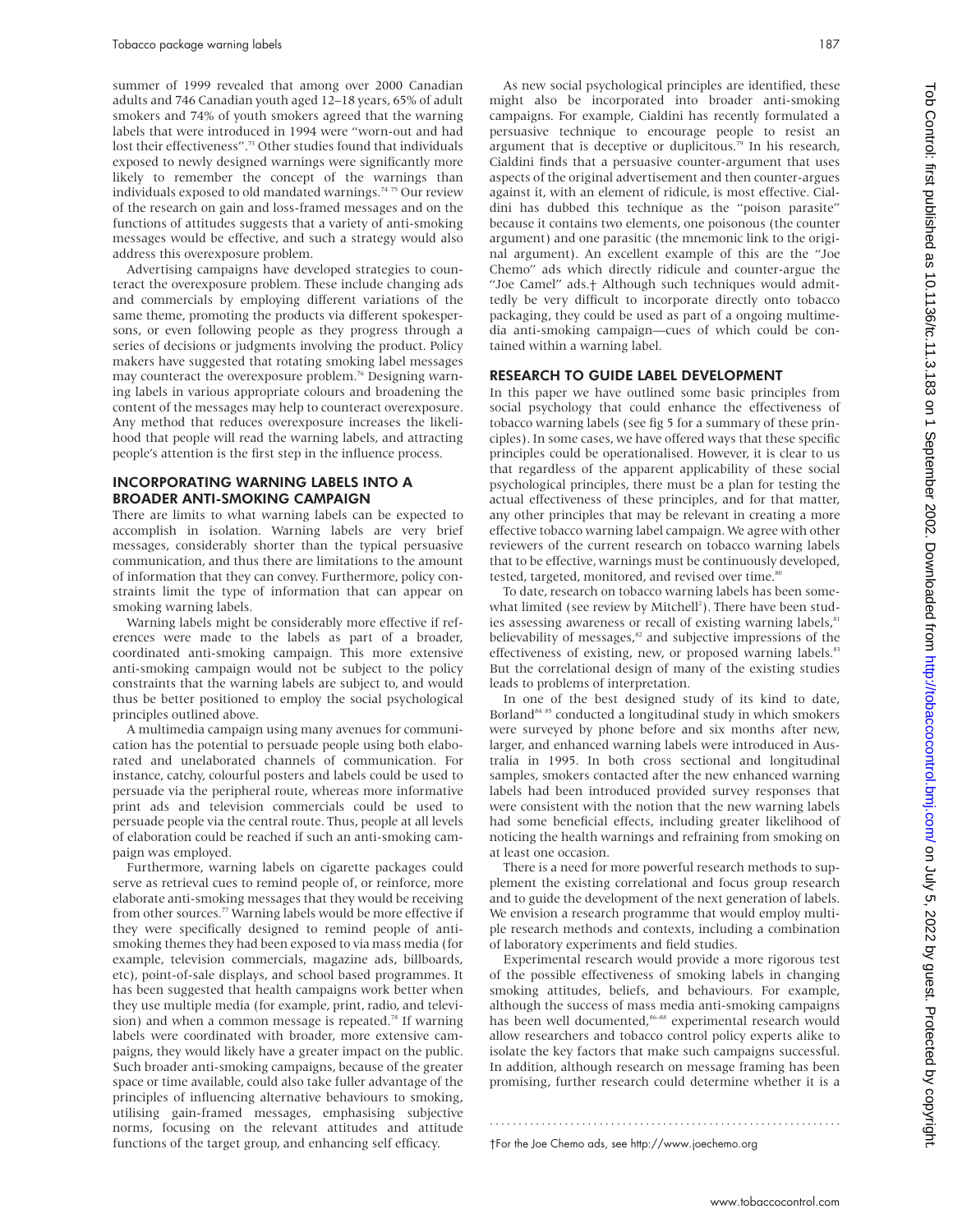

Figure 5 Steps in creating effective smoking labels: a checklist. Although this checklist contains strategies for the creation of effective smoking labels, these labelling strategies may be most effective when supported by a broader anti-smoking campaign that reinforces, elaborates upon, and reminds consumers of these images.

particular type of gain frame that is most persuasive, whether a combination of messages might be most effective, or whether it is the novelty of the message that is important. To get a more realistic picture of the effects of tobacco warning labels, such controlled experiments should involve longer exposure to the labels. We recognise that pragmatic considerations may preclude a full test marketing of potential warning labels per se, but we can envision research that tests the effectiveness of messages that would eventually appear on warning labels in situations other than the warning labels themselves—for example, as part of a health education programme. Although not perfect, such research would provide much needed preliminary data that might help policy makers formulate warning labels (and health education programmes more generally) with greater effectiveness.

As an example of this, before the introduction of the new Canadian warning labels, Health Canada conducted an extensive set of research studies, including experimental studies of the effects of changing certain features of the warning labels (for example, size, presence of photographs). This research provided a powerful empirical base that supported the effectiveness of the new labels and facilitated their implementation.‡

Because experimental methods are limited in ecological or external validity, field research could examine the efficacy of tobacco warning labels in the real world. Although experimental techniques are not possible when large scale label campaigns are implemented, natural experiments that utilise a quasi-experimental designs could be employed. One example is the research by Fong and his colleagues (unpublished data) in their quasi-experimental, longitudinal survey of 12 000 high school students in Canada and the USA, with survey waves both before and after the introduction of the new Canadian warning labels. Such quasi-experimental

‡These reports are available on the Health Canada website at http://www.hc-sc.gc.ca/hppb/tobacco/bureau/current\_research/ index.html

.............................................................

research could then be further complemented by more experimental research. That is, if Canada's new warning labels do appear effective in increasing smoking cessation, further experimental research might be utilised to determine more precisely what aspects of the labels are most important (for example, their graphic nature, their novelty, their ability to elicit negative reactions, etc).

Furthermore, social psychological research indicates the benefits of assessing the relevant psychosocial mediators of smoking behaviour—for example, attitudes and intentions toward smoking. When measuring smoking attitudes and intentions, researchers could employ more subtle techniques, because they would reduce the problem of demand characteristics. For example, measures of attitudes and intentions that are embedded within other measures, measures that tap affective responses, and measures that assess consequential behavioural reactions to smokers might be employed.<sup>89</sup> Furthermore, implicit measures of attitudes (that is, the automatic evaluation associations people have to attitude objects) such as adaptations of the Implicit Association Test<sup>90 91</sup> could be a promising avenue for indirectly tapping into smoking attitudes. Finally, it is important to use theory in guiding research. In this article, we have outlined various principles based on social psychological theory that may aid in the creation of effective smoking labels.

The value of more rigorous research that would evaluate possible public health policies in tobacco control is highlighted by the fact that tobacco companies have spent decades and many millions of dollars creating advertising campaigns that have been found to be extraordinarily effective in creating, maintaining, and expanding their market. They have intimate knowledge about ways to make a product that is inherently unattractive, unappealing, and dangerous to the health of oneself and others into a symbol that is attractive, sexy, appealing, sophisticated, and even associated with healthy activities (for example, Virginia Slims tennis). Cigarette advertising companies developed these techniques through careful research, much of which has utilised the findings and theoretical perspectives of social psychology. Tobacco marketing and advertising campaigns that the public eventually sees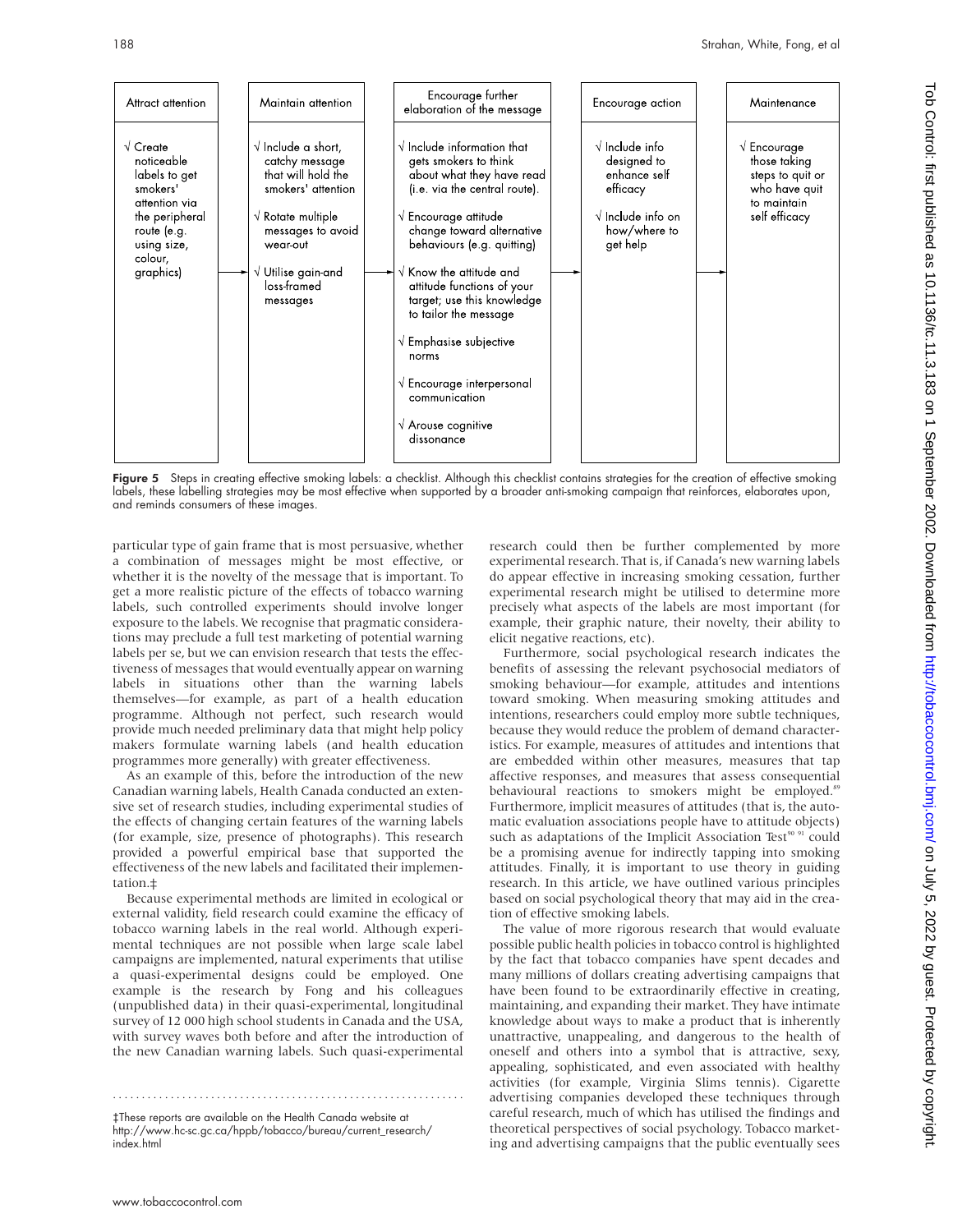# What this paper adds

Tobacco warning labels represent a potentially effective method of communicating the health hazards of smoking; moreover, they represent an opportunity for motivating reductions in smoking behaviour. Theory and research in social psychology offers a set of principles that could be used to create more effective warning labels, but to date there has been no review of those relevant social psychological principles as they pertain to tobacco warning labels.

This article represents the first such review. We provide a general description of some important social psychological principles that are relevant not only for the design of warning labels, but also for the design of anti-smoking campaigns more generally.

are the culmination of a long process of experimental research, pilot studies, and extensive field studies. Although tobacco control campaigns seldom have the kind of resources available to them that cigarette advertising campaigns have, it is important to understand that certain aspects of the process of creating an effective advertising campaign of any kind are essential. And the most central aspect of that process is to conduct high quality research to test the effectiveness of possible methods. Social psychological principles—particularly those that are embedded in models of communication—have been shown to be effective in guiding the creation of effective mass media campaigns in tobacco control,<sup>92 93</sup> and have the potential to guide the creation of more effective warning labels.

In closing, there are a number of challenges in designing a more effective set of tobacco warning labels. This article is a first step toward this end. Over the next few years, as we enter a promising time of new opportunities for developing public health campaigns that intend to educate and inform people about the dangers of tobacco use, future campaigns, such as those that will result in the creation of new tobacco warning labels, could be profitably shaped by social psychological principles and informed by research.

#### ACKNOWLEDGEMENTS

The preparation of this article was supported by the Centre for Behavioural Research and Program Evaluation of the Canadian Cancer Society/National Cancer Institute of Canada, the Canadian Tobacco Control Research Initiative/Social Science and Humanities Research Council of Canada, the Lyle S Hallman Institute Fund, and the National Cancer Institute of the United States. The authors gratefully acknowledge the contributions of Elizabeth Leal, Tara Elton, Jessica MacKay, Karolina Pajda, and Melissa Kuntz. We would also like to thank two anonymous reviewers for their insightful comments on an earlier draft of this manuscript.

## .....................

#### Authors' affiliations

- **E J Strahan, G T Fong, M P Zanna,** Department of Psychology,<br>University of Waterloo, Waterloo, Ontario, Canada<br>**K White,** Department of Psychology, University of British Columbia,
- Vancouver, BC, Canada<br>**L R Fabrigar,** Department of Psychology, Queen's University, Kingston, Ontario, Canada
- **\*R Cameron,** Department of Health Studies and Gerontology, University of Waterloo

\*Also the Centre for Behavioural Research and Program Evaluation, Canadian Cancer Society/National Cancer Institute of Canada

#### **REFERENCES**

1 The World Bank. Curbing the epidemic: governments and the economics of tobacco control. Washington DC: The World Bank, 1999.

- 2 Mitchell BM. Review of documents on tobacco package warnings and toxic constituent labeling. Report prepared for the Center for Behavioural Research and Program Evaluation, National Cancer Institute of Canada. University of Waterloo, Waterloo, Ontario, Canada: Brenda Mitchell and Associates, 1999.
- 3 Cialdini RB. Influence: science and practice. 3rd ed. New York: Harper Collins, 1993.
- 4 **Eagly AH**, Chaiken S. *The psychology of attitudes.* Fort Worth, Texas:<br>Harcourt Brace Jovanovich, 1993.<br>5 **Petty RE**, Cacioppo JT. The elaboration likelihood model of persuasion.
- In: Berkowitz L, ed. Advances in experimental social psychology. Hillsdale, New Jersey: Erlbaum, 1986:123–205.
- 6 Leventhal H. Findings and theory in the study of fear communications. Adv Exp Soc Psychol 1970;5:119-86.
- 7 Fishbein M. A theory of reasoned action: some applications and implications. In Howe HE, Page MM, eds. Nebraska symposium on motivation. Lincoln, Nebraska: University of Nebraska Press, 1979;27:65– 116.
- 
- 8 **Kahneman D**, Tversky A. Prospect theory: an analysis of decisions<br>
under risk. Econometrica 1979;47:263–91.<br>
9 **Tversky A**, Kahneman D. The framing of decisions and the psychology<br>
of choice. Science 1981;**211**:453–8.
- 10 Rothman AJ, Martino SC, Bedall BT, et al. The systematic influence of gain- and loss-framed messages on interest in and use of different types of health behavior. Pers Soc Psychol Bull 1999;25:1355–69.
- 11 Schneider TR, Salovey P, Pallonen U, et al. Visual and auditory message framing effects on tobacco smoking. J Appl Soc Psychol (in press).
- 12 Maheswaran D, Meyers-Levy J. The influence of message framing and issue involvement. *J Marketing Res* 1990;**27**:367.<br>13 Meyerowitz BE, Chaiken S. The effect of message framing on breast
- self-examination attitudes, intentions, and behavior. *J Pers Soc Psychol*<br>1987;**52**:500–10.
- 14 Rothman AJ, Salovey P, Antone C, et al. The influence of message
- framing on health behaviour. J Exp Soc Psychol 1993;29:408–33.<br>15 **Banks SM**, Salovey P, Greener S, *et al*. The effects of message framing<br>20 on mammography utilization. Health Psychol 1995;14:178–84.<br>16 **Kalichman SC**, C
- HIV-antibody-testing messages targeted to Atrican American women.<br>*Health Psychol* 1995;**14**:247–54.
- 17 Detweiler JB, Bedell BT, Salovey P, et al. Message framing and sunscreen use: gain-framed messages motivate beach-goers. Health Psychol 1999;18:189–96.
- 18 Levin IP, Schnittjer SK, Thee SL. Information framing effects in social and personal decisions. J Exp Soc Psychol 1998;24:520–9.
- 19 Marteau TM. Framing information: its influence upon decisions of
- doctors and patients. Br J Soc Psychol 1989;**28**:89–94.<br>20 **McNeil BJ**, Pauker, SG, Sox HC, et al. On the elicitation of preferences<br>for alternative therapies. N Engl J Med 1982;**306**:1259–62. 21 Wilson DK, Kaplan RM, Schneiderman L. Framing of selections of
- alternatives in health care. Soc Behav 1987;2:51–9. 22 Robberson MR, Rogers RW. Beyond fear appeals: negative and positive
- persuasive appeals to health and self-esteem. J Appl Soc Psychol 1988;43:236–47.
- 23 Janis IL. Effects of fear arousal on attitude change: recent developments in theory and experimental research. In: Berkowitz L, ed. Advances in experimental social psychology, vol 3. New York: Academic Press, 1967:166–225.
- 24 Mongeau P. Another look at fear arousing messages. In: Allen M, Preiss R, eds. Persuasion: advances through meta-analysis. Cresskill, New Jersey: Hampton Press, 1998:53–68.
- 25 Sutton SR. Fear-arousing communication: a critical examination of theory and research. In: Eiser JR, ed. Social psychology and behavioral medicine. New York: Wiley, 1982:303–37.
- 26 Witte K, Allen M. A meta-analysis of fear appeals: implications for effective public health campaigns. Health Educ Behav 2000;27:591–615.
- 27 Fishbein M, Azjen I. Belief, attitude, intention and behavior: an introduction to theory and research. Reading, Massachusetts: Addison-Wesley, 1975.
- 28 Ajzen I, Fishbein M. Understanding attitudes and predicting social behavior. Englewood Cliffs, New Jersey: Prentice-Hall, 1980.
- 29 Ajzen I, Madden JT. Prediction of goal-directed behavior: Attitudes, intentions, and perceived behavioral control. J Exp Psychol 1986;22:453–74.
- 30 Finlay KA, Trafimow D, Jones D. Predicting health behaviors from attitudes and subjective norms: between-subjects and within-subjects analyses. J Appl Soc Psychol 1997;27:2015–31.
- 31 Gottlieb NH, Gingiss PL, Weinstein RP. Attitudes, subjective norms and models of use for smokeless tobacco among college athletes: implications for prevention and cessation programming. Health Educ Res 1992;7:359–68.
- 32 Marcoux BC, Shope JT. Application of the theory of planned behavior to adolescent use and misuse of alcohol. Health Educ Res 1997;12:323–31.
- 33 O'Callaghan FV, Callan VJ, Baglioni A. Cigarette use by adolescents: attitude-behavior relationships. Subst Use Misuse 1999;34:455–68.
- 34 de Vries H, Dijkstra M, Kuhlman P. Self-efficacy: the third factor besides attitude and subjective norm as a predictor of behavioral intentions. Health Educ Res 1988;3:273–82.
- 35 van der Plight J, de Vries N. Belief importance in expectancy-value models of attitudes. J Appl Soc Psychol 1998;28:1139-1354
- 36 Biglan A, McConnell S, Severson, HH, et al. A situational analysis of adolescent smoking. J Behav Med 1984;7:109–14.